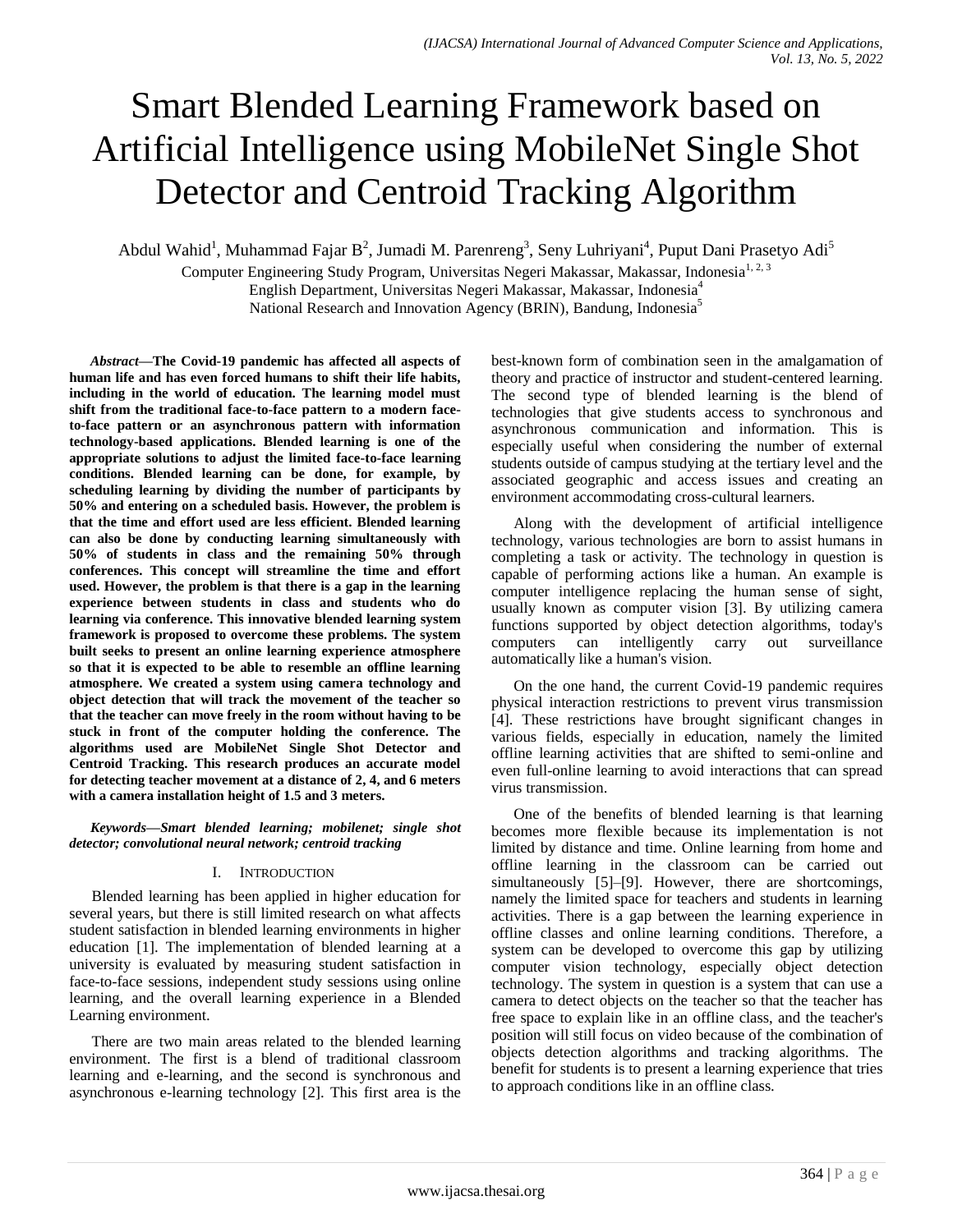## II. LITERATURE STUDY

Object tracking is essential in computer vision and widely used in human-computer interaction, surveillance, and medical imaging. In its simplest form, tracking can be defined as estimating the trajectory of an object in the image plane as it moves around the frame [10]. Object tracking has attracted significant attention because it can perform a wide range of processes, including intelligence in video surveillance, machine and human interfaces, and the field of robotics [11]. However, designing an excellent visual tracking method is still an open issue. Challenges in visual tracking problems include varying shapes and appearances of objects, occlusion, lighting changes, irregular scenes, etc.

The object tracking process consists of two stages in analyzing the video, namely detecting objects and tracking the movement of objects from frame to frame [12]. One of the tracking algorithms that can be used is the centroid tracking algorithm. The centroid tracking algorithm works by taking into account the center point (centroid) of an object in tracking [13]. Therefore, the tracking process in the centroid tracking algorithm is very dependent on the accuracy of the object detection or identification algorithm. The tracking process will be challenging if the object detection algorithm has minimal accuracy and takes a long time. An object tracking task requires an object detection process that can work in real-time and has good accuracy to avoid decision errors.

Research on object identification using a neural network has been carried out by Girshick by proposing the R-CNN architecture [14]. The results obtained are 66% accuracy with 47 seconds per image detection time. The long detection time is due to the algorithm classifying as many as two thousand proposal regions for each image. Furthermore, Girshick optimized the study [14] and proposed the Fast R-CNN architecture [15]. This algorithm can shorten the detection time to 25 times faster than R-CNN and produces an accuracy of 66.9%. The increase in detection speed occurs because the CNN process was initially carried out amounted to about two thousand times be reduced to only one time. The detection time per image only takes 2 seconds.

Research by Ren et al. [16] proposed an architecture called Faster R-CNN. The idea of Faster R-CNN is to replace the selective search algorithm to generate proposal regions used in research [14], [15], becoming a Region Proposal Network (RPN). The detection time per image can reach 0.2 seconds with an accuracy of 66.9%.

Li et al. [17] carried out subsequent research to test the performance of an architecture called MobileNet SSD. The test results show that the accuracy can reach 95% with a detection time of 0.12 seconds. MobileNet SSD combines MobileNet architecture and Single Shot Multibox Detector (SSD) that uses depthwise and pointwise convolution, reducing computation significantly [18]. MobileNet SSD can provide faster object detection performance compared to Faster R-CNN.

Rahman et al. [13] conducted research on object detection in the form of vehicles to find out which vehicles are against

the current or in the opposite direction. The movement of objects is known to use the YOLO detection method and centroid tracking. Centroid tracking works well on single class objects, but if applied to multiclass objects; it allows the identity of object tracking to be exchanged. The results of this study can track vehicles against the direction of the current, which is tested on a 1280x720 video.

Distance learning is usually carried out via video conferencing. In general, video conferencing use technology assistance such as WebRTC [19]. This technology allows video, audio, or other data to be transferred to the student in real-time. In blended learning, the problem is that the video source that is usually used is placed in a static position in front of the teacher so that the teacher can only stand in front of the video source camera. In our proposed research, object detection and tracking technology are implemented with the aim that the teacher's camera can be placed far from the teacher to shoot a wide area in the classroom so that wherever the teacher moves, the video will still focus on the teacher in the center of the video.

## III. METHODS

Data collection is the first step in the research process image data is produced by splitting test and training data. The test data is organized around a single object class: humans. The previously provided test data is fed into the pre-processed data. The data is pre-processed to create a more optimum feature extraction. The next step is to extract the features to obtain a value utilized as input in the following stage. MobileNet SSD is the object detection algorithm. The outcomes of the architectural trials are analyzed, and the best accuracy is chosen for use as training for future test data. As for the test data, pre-processed data is carried out, and then we proceeded with feature extraction and final testing. Workflow can be seen in Fig. 1.

## *A. Data Acquisition Stage*

The data used as input is a real-time video recording. Aside from video recordings, the dataset was derived from opensource internet sources, specifically Open Images and YouTube videos containing things to be detected, specifically human objects.

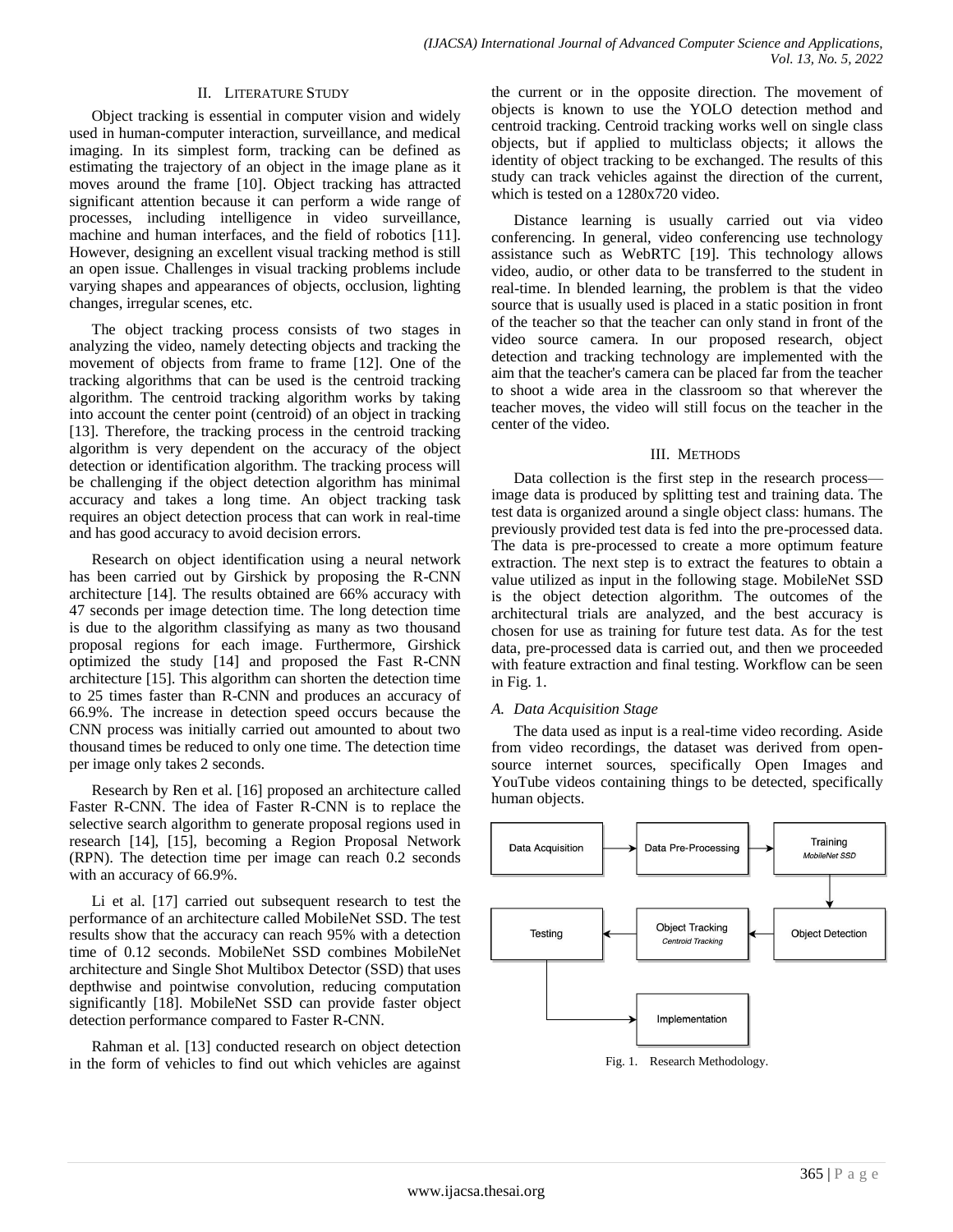## *B. Data Pre-processing Stage*

After the input dataset was collected, the annotation process was carried out. Annotation is the process of creating labels by providing a bounding box along with the object class name in each image. In this study, the annotations were stored in a file containing information about the object class, each bounding box's coordinates, and its label. Details of the number of datasets are:

- The dataset is an image of a human class object.
- We amassed about 330 data, consisting of 227 training data and 33 test data.
- The number of annotations on the training data is 1,307, while the number of annotations on the test data is 83.

## *C. Training Stage*

Object recognition training is carried out using an annotated image dataset. Then a convolution process is performed using the MobileNet SSD architecture to train the model weights to accurately categorize objects visible on the video camera. In the training stage, iteration was determined by a threshold indication, which takes the form of a loss function value, as seen in Fig. 2. The lower the loss value, the better the developed object detection model.

The SSD MobileNet architecture combines the MobileNet architecture as the base network and the SSD architecture as the detecting network.



Fig. 2. Block Diagram of Training Process.

Table I depicts MobileNet's standard architecture. Column *n* specifies the number of layers, column *c* specifies the output size, and column *s* specifies the stride [20]. Before average pooling, the MobileNet architecture employs all layers, and the SSD architecture replaces the layers in the typical pooling and fully connected network.

| TABLE I. |  | <b>MOBILENET ARCHITECTURE</b> |
|----------|--|-------------------------------|
|----------|--|-------------------------------|

| Input                    | Operator    | t | c    | n              | s |
|--------------------------|-------------|---|------|----------------|---|
| $224^2 \times 3$         | conv2d      |   | 32   | 1              | 2 |
| $112^2 \times 32$        | bottleneck  | 1 | 16   | 1              | 1 |
| $112^2 \times 16$        | bottleneck  | 6 | 24   | $\overline{c}$ | 2 |
| $56^{2} \times 24$       | bottleneck  | 6 | 32   | 3              | 2 |
| $28^2 \times 32$         | bottleneck  | 6 | 64   | 4              | 2 |
| $14^2 \times 64$         | bottleneck  | 6 | 96   | 3              | 1 |
| $14^2 \times 96$         | bottleneck  | 6 | 160  | 3              | 2 |
| $7^2 \times 160$         | bottleneck  | 6 | 320  | 1              | 1 |
| $7^2 \times 320$         | conv2d 1x1  |   | 1280 | 1              | 1 |
| $7^2 \times 1280$        | avgpool 7x7 |   |      | 1              |   |
| $1 \times 1 \times 1280$ | conv2d 1x1  |   | k    |                |   |

A multiscale feature map layer is employed in SSD design, which indicates that various feature map sizes are used. In general, the feature map sizes on SSDs are 512, 256, 256, and 128 [21]. Modifications were performed in this study by adding a 64 feature map, resulting in the SSD network configuration being 512, 256, 256, 128, and 64. The addition of this feature map seeks to evaluate the model's effectiveness in recognizing items of smaller size.

#### *D. Object Detection*

After the training stage is completed, the model can be used to identify the trained objects. Fig. 3 depicts the steps of object identification.



Fig. 3. Block Diagram of Object Identification Process.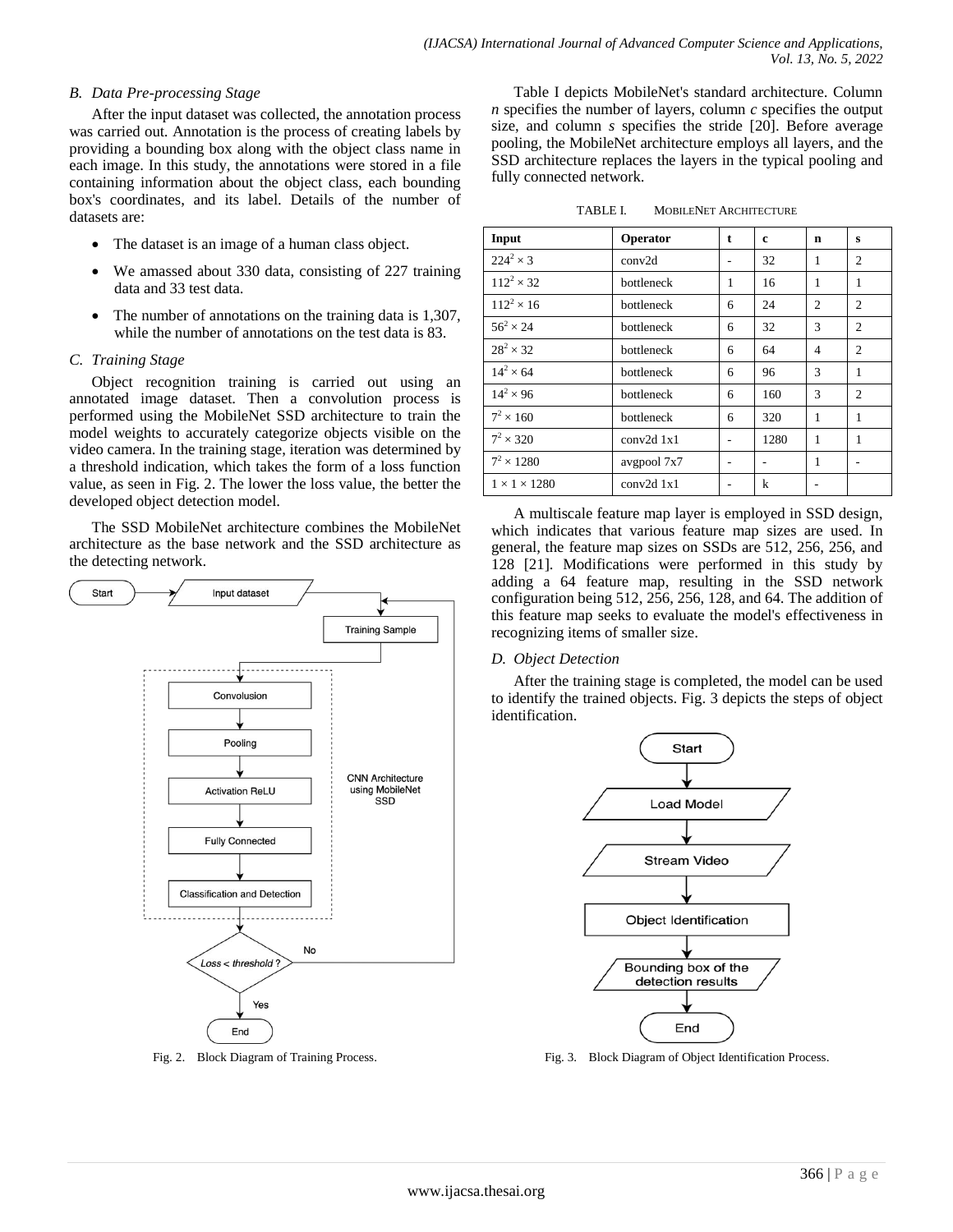# *E. Object Tracking*

Object tracking is used to identify the detecting object so that its movement in a movie can be monitored from frame to frame. The object tracking algorithm used in this work is a centroid tracking approach, although it has been changed to improve performance. Tracking workflow can be seen in Fig. 4. The centroid tracking algorithm is based on the Euclidean distance between the existing centroid object and the new centroid object between frames in a video. The following are the suggested tracking steps:

- Determine the centroid at each of the bounding box locations.
- Calculate the Euclidean distance between the new and old bounding boxes.
- Update the coordinates  $(x, y)$  based on the object and class category.
- If a new detection occurs, the new object is added to the new track.
- If the tracking object has been lost, it is removed by setting a threshold for the next  $\bf{N}$  frames.

The centroid tracking approach can perform effectively if the object detection model delivers correct results. The object detection model may not be accurate in the object detection process. Therefore, there is the possibility of mistakes in the form of objects that are not identified or detected but are less accurate. For example, one object is detected as two or more objects. The Non-Maximum Suppression (NMS) method is used in this work to suggest an additional way of post-process detection. NMS works to solve the problem of overlapping bounding boxes from detection results. Incorporating this process will aid the detection process in determining if the bounding box above another bounding box is still the same object or a distinct object [22]. The following are suggested steps from NMS:

- Step 2 should be repeated for each separate object class.
- Take the last index from the index list's enclosing box and add the index value to the specified index list.
- Find the greatest coordinate  $(x, y)$  for the bounding box's start and the smallest coordinate (x, y) for the bounding box's end.
- Determine the bounding box's width and height.
- Determine the overlap ratio.
- Remove from the index list any indexes with overlapping threshold values.
- *F. Testing Stage*

The tracking performance testing procedure steps are carried out by applying detection and tracking algorithms on image and video testing with a variety of tests, including camera distance and height testing, frame rates at various video resolutions, and object closures. The F1 score from the confusion matrix is used to calculate performance.



Fig. 4. Block Diagram of Tracking Object Process.

## *G. Implementation*

Following the completion of the testing stages and the development of a good model for detecting human class objects, in this case, the instructor, the implementation is carried out in the classroom.



Fig. 5. The Architecture of the Smart Blended Learning System.

The MobileNet SSD object detection algorithm and centroid tracking are only applied to camera 1, pointing to the teacher, as shown in Fig. 5. The algorithm will monitor and zoom in on the teacher, ensuring that the video results in the video conference constantly center on the teacher.

## IV. RESULT AND DISCUSSION

The F1 score test is used to evaluate the performance of the object detection algorithm by taking precision and recall into account. In 5,079 steps, the human object class is trained according to the results in Fig. 6. The resulting mAP value is obtained by employing transfer learning techniques, which allow the trained model to converge faster because the initialization of weights in the convolution process does not begin at random but rather uses the weights value of the model that has been trained on a large dataset with a variety of objects. This transfer learning technique enables the model to understand the pattern of each object class being taught more quickly.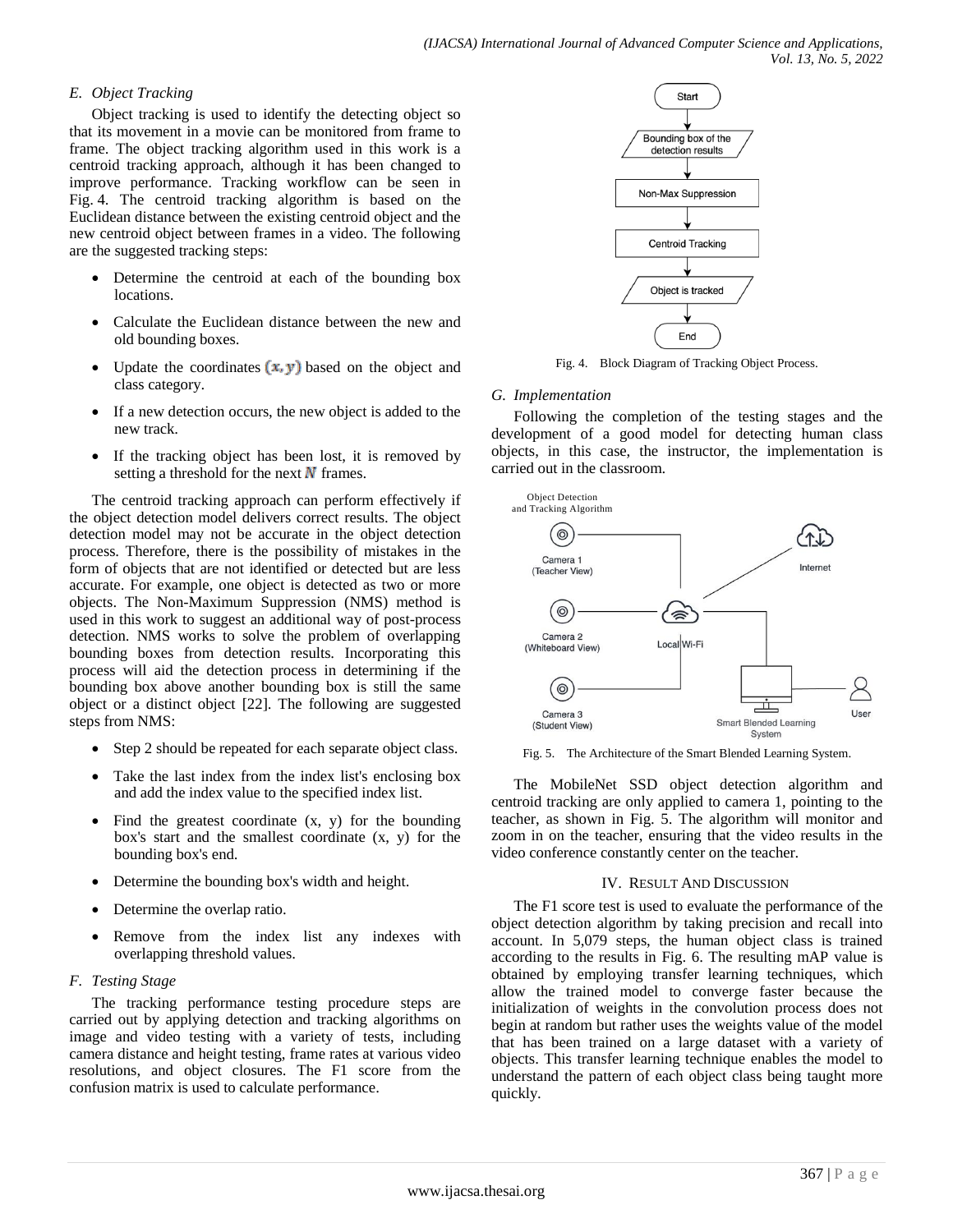

Fig. 6. Mean Average Precision.

The transfer learning technique allows the trained model to converge faster since the initialization of weights in the convolution process does not begin at random but instead employs the weights values of the previously trained model on big datasets with various objects. This transfer learning strategy enables the model to recognize the pattern of the object class being learned more quickly. Fig. 7 depicts the statistics of the loss value produced in each iteration.

Because this study focuses on predicting the positive class rather than the negative class, average precision and recall data are employed; suppose we have a total of 10,000 pieces of data. However, only 40 data points have positive labels, while 9,960 data are classified as negative. By predicting all negative classifications, the algorithm can achieve an accuracy of more than 99 percent with this data composition. The resulting model is less efficient if it can only be accurate in the negative class. Metric precision and recollection are required to address this difficulty. The mAP value varies from 0 to 1, with 0 being the lowest and 1 being the highest. The trained model's final mAP value on box detection performance for the human class is 0.1926.

The loss value is calculated from step to step till the training procedure is terminated. Losses are calculated in three ways: classification loss, localization loss, and regularization loss. Classification loss displays the error value for the object class's classification results. Localization loss is a number that expresses the error in determining the position of an object's bounding box during the inference process. Meanwhile, regularization loss is a process that adjusts or reduces the coefficient to zero, which is vital for assisting the trained network is converging more quickly. Based on Fig. 7, the last classification loss value is 6.02, the last localization loss value is 2.15, the last regularization loss value is 0.346, and if they are added together, the total loss is 8.516. The smaller the loss value, the better the performance of the resulting model.

Furthermore, the model's capacity to detect distance and camera height is tested to see how well the model performs, which will subsequently be utilized to detect things for teachers with varied detection distances and camera installation heights. The distances tested in this test are 2 meters, 4 meters, 6 meters, 8 meters, and 10 meters. While the camera tested has a height of 1.5 meters and 3 meters. Fig. 8 depicts an example of a test with varying distances.

The model testing results with varied distances and camera heights are shown in Table II. The dataset utilized was gathered independently by photographing human things at various distances and heights. The test results utilizing a camera location at the height of 1.5 meters revealed that the model could recognize human objects at detection distances of 2, 4, and 6 meters, as indicated by an F1 score of 1. It was discovered that the model's capacity to identify human objects is good at distances of 2, 4, and 6 meters while at a camera height of 3 meters. Object identification performance decreased significantly at a distance of 10 meters with an F1 score of 0.28.



Fig. 7. Statistics and Loss Function Values.



Fig. 8. Detection Results at Different Distances.

TABLE II. F1-MEASURE FOR DIFFERENT DISTANCES AND HEIGHTS OF CAMERA

| N <sub>o</sub> | Object<br><b>Class</b> | Height         | <b>Distance</b> |     |      |      |      |
|----------------|------------------------|----------------|-----------------|-----|------|------|------|
|                |                        |                | 2 <sub>m</sub>  | 4 m | 6 m  | 8 m  | 10 m |
| Person         | 1.5 m                  |                |                 |     | 0.75 | 0.75 |      |
|                |                        | 3 <sub>m</sub> | 0.92            |     | 0.8  | 0.76 | 0.28 |